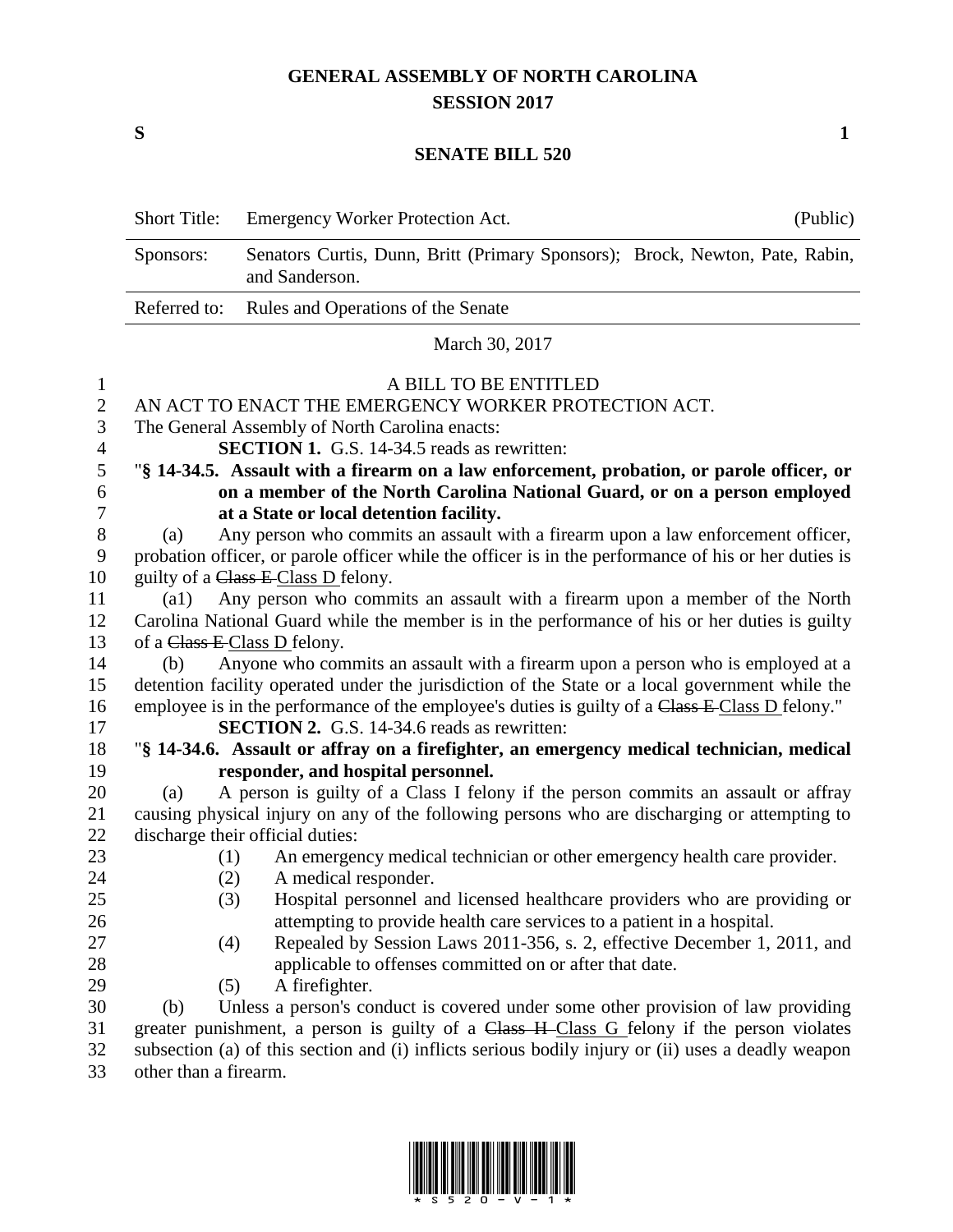|                  | <b>General Assembly Of North Carolina</b>                                                                                                                                                        |                                                                                                          | <b>Session 2017</b> |  |  |  |
|------------------|--------------------------------------------------------------------------------------------------------------------------------------------------------------------------------------------------|----------------------------------------------------------------------------------------------------------|---------------------|--|--|--|
| $\mathbf{1}$     | (c)                                                                                                                                                                                              | Unless a person's conduct is covered under some other provision of law providing                         |                     |  |  |  |
| $\boldsymbol{2}$ |                                                                                                                                                                                                  | greater punishment, a person is guilty of a Class F Class E felony if the person violates                |                     |  |  |  |
| 3                |                                                                                                                                                                                                  | subsection (a) of this section and uses a firearm."                                                      |                     |  |  |  |
| $\overline{4}$   |                                                                                                                                                                                                  | <b>SECTION 3.</b> G.S. 14-34.7 reads as rewritten:                                                       |                     |  |  |  |
| 5                |                                                                                                                                                                                                  | "§ 14-34.7. Certain assaults on a law enforcement, probation, or parole officer, or on a                 |                     |  |  |  |
| 6                |                                                                                                                                                                                                  |                                                                                                          |                     |  |  |  |
| $\tau$           | member of the North Carolina National Guard, or on a person employed at a<br>State or local detention facility; penalty.                                                                         |                                                                                                          |                     |  |  |  |
| $8\,$            | (a)                                                                                                                                                                                              | Unless covered under some other provision of law providing greater punishment, a                         |                     |  |  |  |
| 9                | person is guilty of a Class F-Class E felony if the person assaults a law enforcement officer,                                                                                                   |                                                                                                          |                     |  |  |  |
| 10<br>11         | probation officer, or parole officer while the officer is discharging or attempting to discharge<br>his or her official duties and inflicts serious bodily injury on the officer.                |                                                                                                          |                     |  |  |  |
| 12               | Unless covered under some other provision of law providing greater punishment, a<br>$\left( a1\right)$                                                                                           |                                                                                                          |                     |  |  |  |
| 13               |                                                                                                                                                                                                  |                                                                                                          |                     |  |  |  |
| 14               | person is guilty of a Class F-Class E felony if the person assaults a member of the North<br>Carolina National Guard while he or she is discharging or attempting to discharge his or her        |                                                                                                          |                     |  |  |  |
| 15               | official duties and inflicts serious bodily injury on the member.                                                                                                                                |                                                                                                          |                     |  |  |  |
| 16               | (b)                                                                                                                                                                                              | Unless covered under some other provision of law providing greater punishment, a                         |                     |  |  |  |
| 17               |                                                                                                                                                                                                  | person is guilty of a Class F Class E felony if the person assaults a person who is employed at a        |                     |  |  |  |
| 18               |                                                                                                                                                                                                  |                                                                                                          |                     |  |  |  |
| 19               | detention facility operated under the jurisdiction of the State or a local government while the<br>employee is in the performance of the employee's duties and inflicts serious bodily injury on |                                                                                                          |                     |  |  |  |
| 20               | the employee.                                                                                                                                                                                    |                                                                                                          |                     |  |  |  |
| 21               | (c)                                                                                                                                                                                              | Unless covered under some other provision of law providing greater punishment, a                         |                     |  |  |  |
| 22               |                                                                                                                                                                                                  | person is guilty of a Class I Class H felony if the person does any of the following:                    |                     |  |  |  |
| 23               | (1)                                                                                                                                                                                              | Assaults a law enforcement officer, probation officer, or parole officer while                           |                     |  |  |  |
| 24               |                                                                                                                                                                                                  | the officer is discharging or attempting to discharge his or her official duties                         |                     |  |  |  |
| 25               |                                                                                                                                                                                                  | and inflicts physical injury on the officer.                                                             |                     |  |  |  |
| 26               | (2)                                                                                                                                                                                              | Assaults a person who is employed at a detention facility operated under the                             |                     |  |  |  |
| 27               |                                                                                                                                                                                                  | jurisdiction of the State or a local government while the employee is in the                             |                     |  |  |  |
| 28               |                                                                                                                                                                                                  | performance of the employee's duties and inflicts physical injury on the                                 |                     |  |  |  |
| 29               |                                                                                                                                                                                                  | employee.                                                                                                |                     |  |  |  |
| 30               | (3)                                                                                                                                                                                              | Assaults a member of the North Carolina National Guard while he or she is                                |                     |  |  |  |
| 31               |                                                                                                                                                                                                  | discharging or attempting to discharge his or her official duties and inflicts                           |                     |  |  |  |
| 32               |                                                                                                                                                                                                  | physical injury on the member.                                                                           |                     |  |  |  |
| 33               |                                                                                                                                                                                                  | For the purposes of this subsection, "physical injury" includes cuts, scrapes, bruises, or               |                     |  |  |  |
| 34               |                                                                                                                                                                                                  | other physical injury which does not constitute serious injury."                                         |                     |  |  |  |
| 35               |                                                                                                                                                                                                  | <b>SECTION 4.</b> G.S. 14-288.9 reads as rewritten:                                                      |                     |  |  |  |
| 36               |                                                                                                                                                                                                  | "§ 14-288.9. Assault on emergency personnel; punishments.                                                |                     |  |  |  |
| 37               | (a)                                                                                                                                                                                              | An assault upon emergency personnel is an assault upon any person coming within                          |                     |  |  |  |
| 38               |                                                                                                                                                                                                  | the definition of "emergency personnel" which is committed in an area:                                   |                     |  |  |  |
| 39               | (1)                                                                                                                                                                                              | In which a declared state of emergency exists; or                                                        |                     |  |  |  |
| 40               | (2)                                                                                                                                                                                              | Within the immediate vicinity of which a riot is occurring or is imminent.                               |                     |  |  |  |
| 41               | (b)                                                                                                                                                                                              | The term "emergency personnel" includes law-enforcement officers, firemen,                               |                     |  |  |  |
| 42               |                                                                                                                                                                                                  | ambulance attendants, utility workers, doctors, nurses, and other persons lawfully engaged in            |                     |  |  |  |
| 43               |                                                                                                                                                                                                  | providing essential services during the emergency.                                                       |                     |  |  |  |
| 44               | (c)                                                                                                                                                                                              | Any person who commits an assault causing physical injury upon emergency                                 |                     |  |  |  |
| 45               |                                                                                                                                                                                                  | personnel is guilty of a Class I Class H felony. Any person who commits an assault upon                  |                     |  |  |  |
| 46               |                                                                                                                                                                                                  | emergency personnel with or through the use of any dangerous weapon or substance shall be                |                     |  |  |  |
| 47               | punished as a Class F Class E felon."                                                                                                                                                            |                                                                                                          |                     |  |  |  |
| 48<br>49         |                                                                                                                                                                                                  | <b>SECTION 5.</b> G.S. 14-31 reads as rewritten:<br>"§ 14-31. Maliciously assaulting in a secret manner. |                     |  |  |  |
| 50               | (a)                                                                                                                                                                                              | If any person shall in a secret manner maliciously commit an assault and battery                         |                     |  |  |  |
|                  |                                                                                                                                                                                                  |                                                                                                          |                     |  |  |  |

with any deadly weapon upon another by waylaying or otherwise, with intent to kill such other